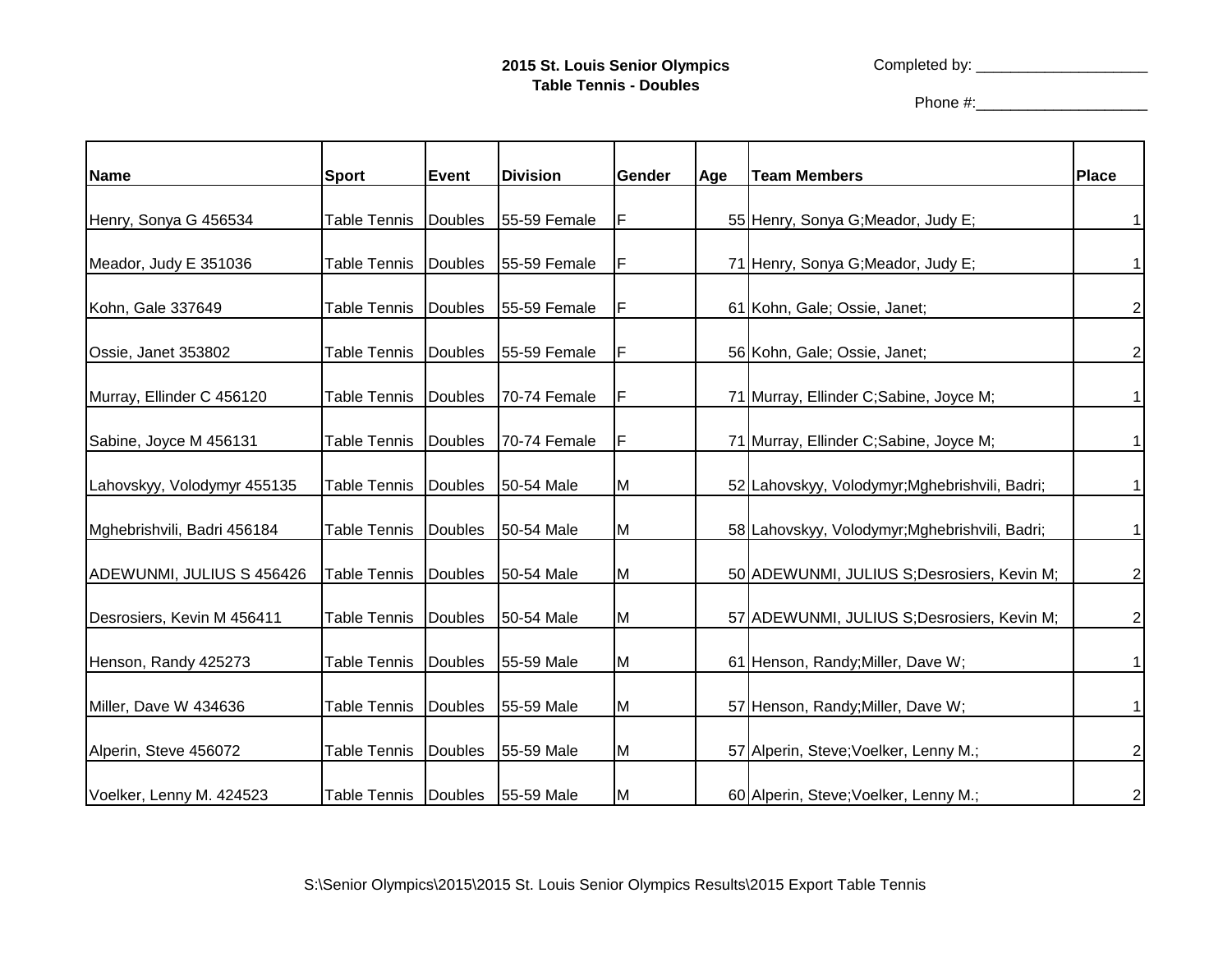Completed by: \_\_\_\_\_\_\_\_\_\_\_\_\_\_\_\_\_\_\_\_

Phone #:\_\_\_\_\_\_\_\_\_\_\_\_\_\_\_\_\_\_\_\_

| DeLoach, David M 456121    | <b>Table Tennis</b>  | <b>Doubles</b> | 55-59 Male | M | 56 DeLoach, David M; DeLoach, Harvey L; | 3              |
|----------------------------|----------------------|----------------|------------|---|-----------------------------------------|----------------|
| DeLoach, Harvey L 337623   | Table Tennis         | Doubles        | 55-59 Male | M | 81 DeLoach, David M; DeLoach, Harvey L; | 3              |
| Dressel, Dale E 336900     | Table Tennis         | Doubles        | 60-64 Male | M | 64 Dressel, Dale E; Levin, Sid;         |                |
| Levin, Sid 337053          | Table Tennis         | <b>Doubles</b> | 60-64 Male | M | 63 Dressel, Dale E; Levin, Sid;         |                |
| Helzerman, Larry C. 325007 | <b>Table Tennis</b>  | <b>Doubles</b> | 60-64 Male | M | 64 Helzerman, Larry C.; Larko, Tom;     | 2              |
| Larko, Tom 337062          | <b>Table Tennis</b>  | <b>Doubles</b> | 60-64 Male | M | 63 Helzerman, Larry C.; Larko, Tom;     | 2              |
| Clark, Marvin D 456607     | <b>Table Tennis</b>  | <b>Doubles</b> | 60-64 Male | M | 61 Clark, Marvin D; Ross, Jimmie;       | 3              |
| Ross, Jimmie 456620        | <b>Table Tennis</b>  | <b>Doubles</b> | 60-64 Male | M | 68 Clark, Marvin D; Ross, Jimmie;       | 3              |
| Hargrove, Kenneth E 336976 | <b>Table Tennis</b>  | <b>Doubles</b> | 65-69 Male | M | 67 Hargrove, Kenneth E;Sokol, Stanley;  |                |
| Sokol, Stanley 318767      | Table Tennis         | Doubles        | 65-69 Male | M | 82 Hargrove, Kenneth E;Sokol, Stanley;  |                |
| Jefts, Duane R 456444      | <b>Table Tennis</b>  | <b>Doubles</b> | 65-69 Male | M | 69 Jefts, Duane R; Riemann, Richard;    | $\overline{c}$ |
| Riemann, Richard 456465    | <b>Table Tennis</b>  | <b>Doubles</b> | 65-69 Male | M | 70 Jefts, Duane R; Riemann, Richard;    | 2              |
| Halbig, Fred 310675        | Table Tennis         | <b>Doubles</b> | 70-74 Male | M | 73 Halbig, Fred; Shields, Robert J;     |                |
| Shields, Robert J 337689   | <b>Table Tennis</b>  | <b>Doubles</b> | 70-74 Male | M | 74 Halbig, Fred; Shields, Robert J;     |                |
| Smith, Jack 382863         | Table Tennis Doubles |                | 70-74 Male | M | 71 Smith, Jack; Larson, Larry           | $\mathbf{2}$   |